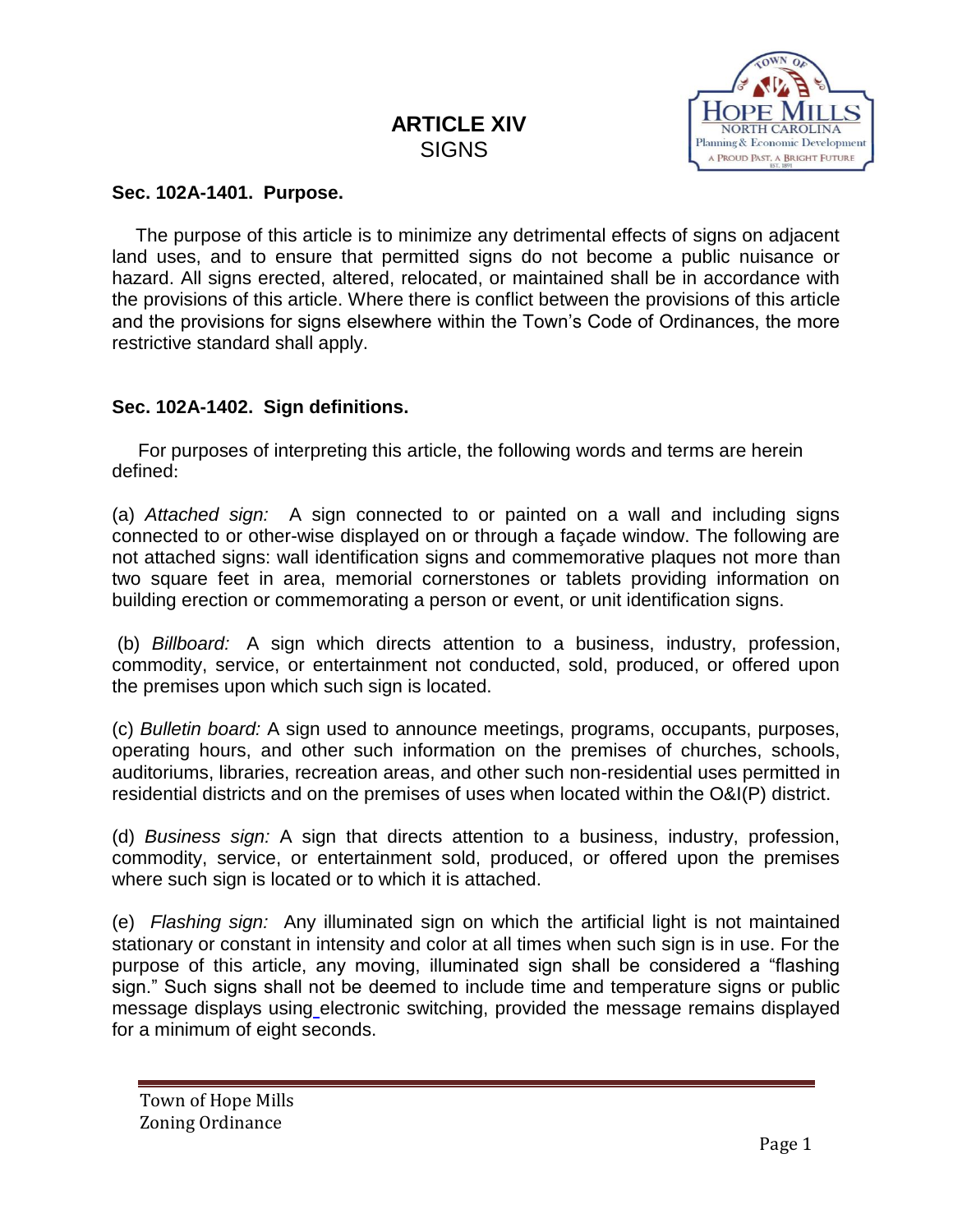(f) *Freestanding sign*: Any sign supported wholly or in part by some structure other than the building or buildings housing the business to which the sign pertains. For purposes of this article, this definition shall not include "billboard" which is defined above.

(g) *Governmental sign:* Any sign erected by or on behalf of a governmental body to post a legal notice, identify public property, convey public information, and direct or regulate pedestrian or vehicular traffic.

(h) *Ground sign*: A freestanding sign suspended or supported by one or more uprights or braces anchored in the ground with no more than 30 inches clearance from the bottom of the sign to the ground below.

(i) *Identification sign:* A sign used to display only the name, address, crest or trademark of the business, individual, family, organization or enterprise occupying the premises; the profession of the occupant, the name of the building on which the sign is displayed, or the name of the owner(s) or developer(s). A directory sign is an identification sign with information on multiple occupants.

(j) *Informational sign:* Any on-premises sign containing no other commercial message, copy, announcement or decoration other than instruction or direction to the public. Such signs include, but are not limited to, the following: identifying restrooms, public telephones, automated teller machines, for lease, for sale, self-service, walkways, entrances and exits, freight entrances, traffic direction and prices.

(k) *Mechanical/Digital sign:* Any sign with changeable copy and the message changes in increments of at least eight seconds shall be allowed as a "sign" under the provisions of this article.

(l) *Obscene matter:* Any item which the average person, applying contemporary community standards would find, taken as a whole, appeals to the prurient interest; depicts or describes, in a patently offensive way, sexual conduct specifically defined by North Carolina law; and which, taken as a whole, lacks serious literary, artistic, political, or scientific value.

*(m) Pole Sign:* A free standing sign that is mounted on a pole or other support and does not meet the definition of "ground sign" above.

(n) *Portable sign:* Any sign not permanently attached to the ground or to a building or other structure and which, because of its relatively light-weight is meant to be transported from place to place. Such sign may or may not have changeable copy, may or may not be wired for lighting and may or may not have wheels. "Sandwich boards, banners, and flag signs" are considered as portable signs.

(o) *Public information sign:* A sign usually erected on public property or right-of-way and maintained by a public agency that provides the public with information and in no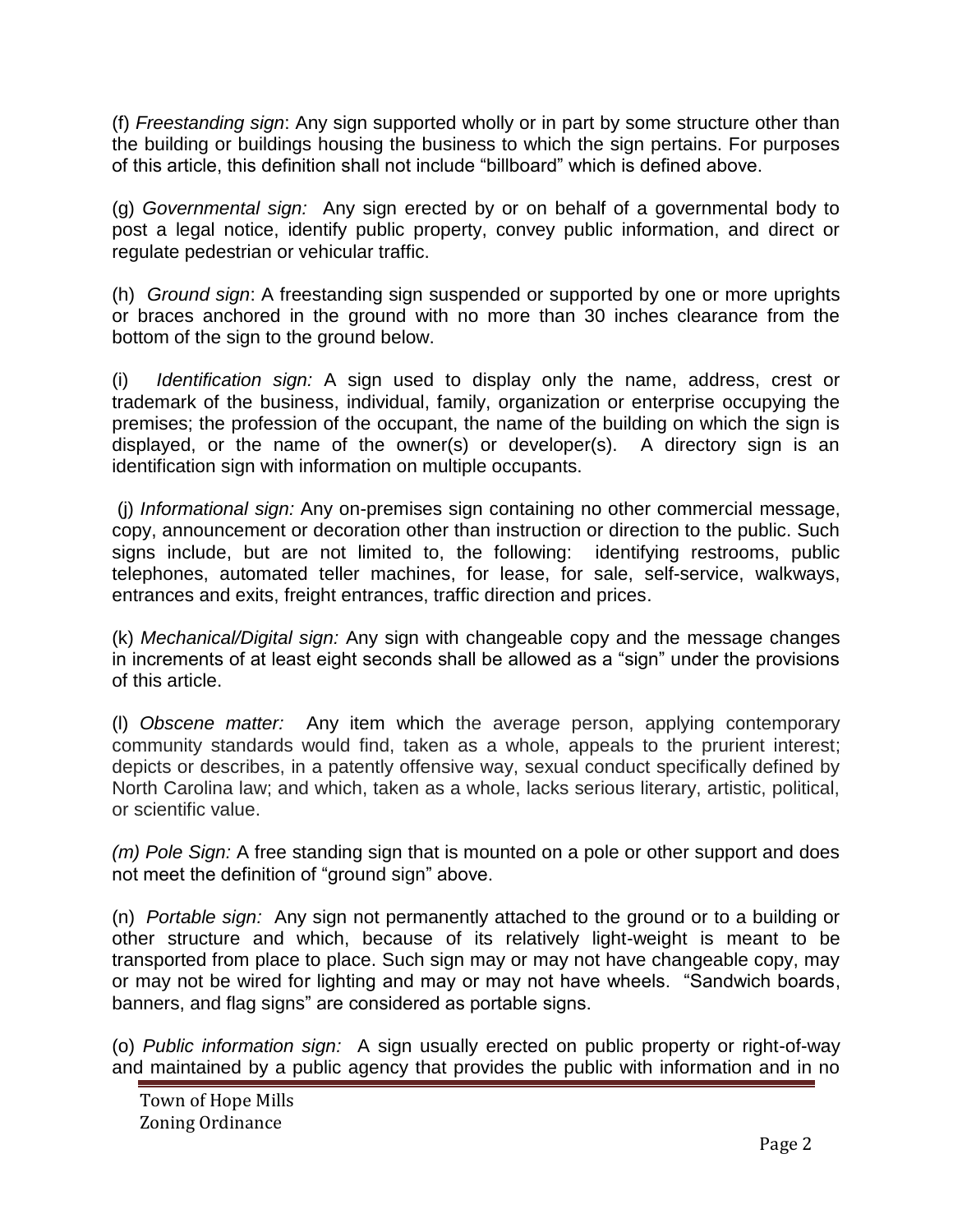way relates to a commercial activity including, but not limited to, speed limit signs, city limit signs, street name signs and directional signs.

(p) *Roof sign:* A sign displayed on and above the eaves of a building.

(q) *Sandwich Boards:* Temporary business ground signs constructed in a manner as to form a tent like shape used to display menus, daily specials, and similar messages for a business.

## (q

(r) *Sign:* Any words, lettering, parts of letters, figures, numerals, phrases, sentences, devices, designs, trade names, or trademarks by which anything is made known, such as the designation of any individual, business, commodity, product, service, or entertainment, which are visible from any public way and used to attract attention. The word sign does not include official notices posted by any public officer in performance of a public duty, or by any person in giving legal notice; nor does it include directional, warning, traffic, or informational structures required by or authorized by law, or by Federal, State or local authority.

(s) *Sign area:* The area of a sign mounted on a board or within a frame or box shall be the area of the board, frame or box. The area of a sign mounted directly on the wall of a building shall be the area within the outline of the actual shape of the sign. For individual letters or logos mounted on the wall of a building, the sum of the areas of each letter, measured from the exterior edges of the letter, will be the sign area. Sign area does not include support structures unless the coloration, lighting, etc. is designed to attract attention.

(t) Sign height: The vertical distance measured from the mean curb level to the level of the highest point of the sign, unless defined differently within this ordinance. In the case of a sign not adjoining a street or highway, the "height of a sign" is the vertical distance of the average elevation of the ground immediately adjoining the sign to the level of the highest point of the sign.

(u) *Special information sign:* A device used to give direction, without elaboration or advertising to a business or public use not located on the same premises as such use.

## **Sec. 102A-1403. Exempt signs.**

The following signs are exempt from regulation under this ordinance, except that lighted signs require an electrical permit:

(a) Governmental signs;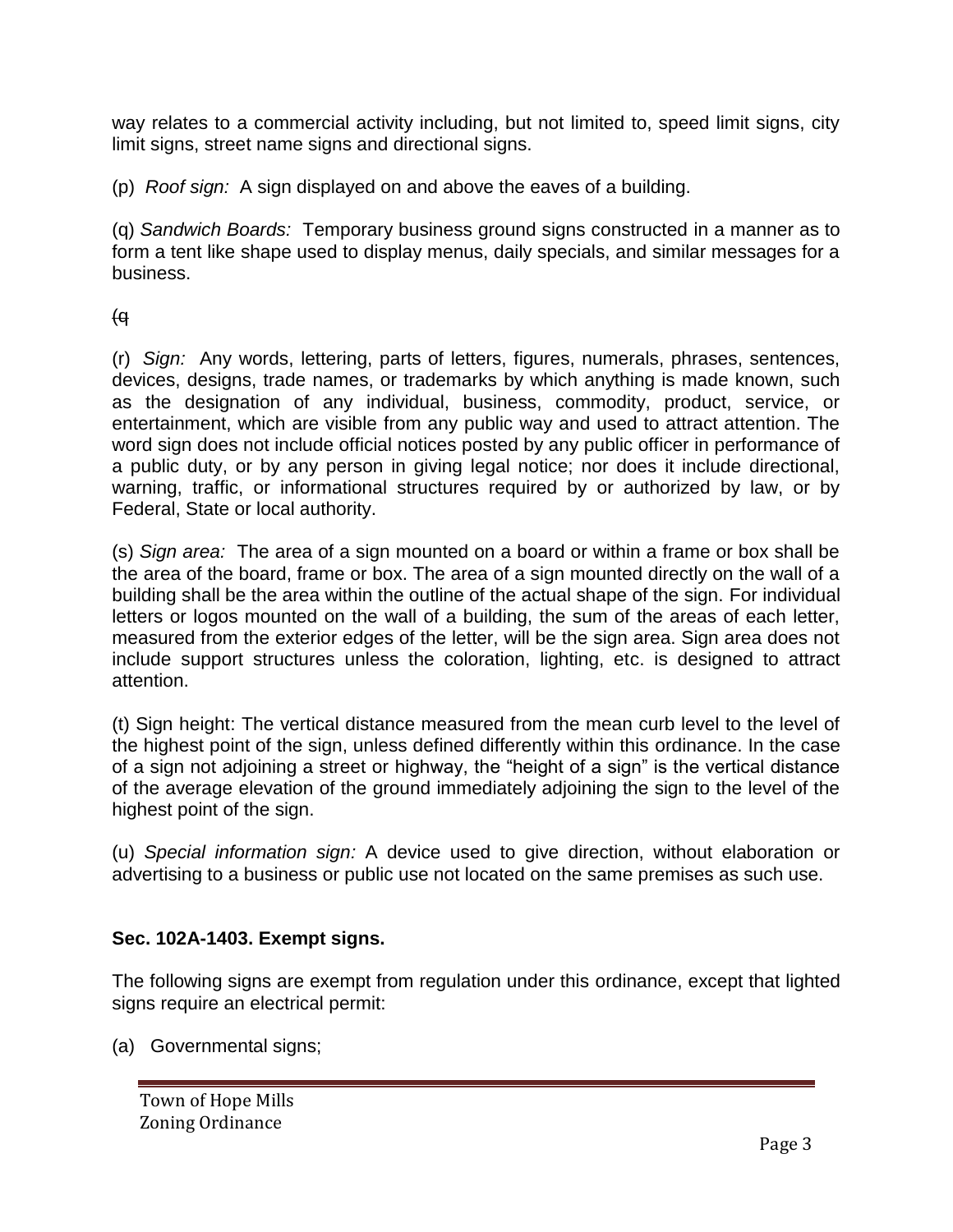(b) Lights and decorations with no commercial message temporarily displayed on traditionally-accepted civic, patriotic or religious holidays;

(c) Signs located on the interior of buildings, courts, lobbies, stadiums or other structures which are not intended to be seen from the exterior of such buildings or structures;

(d) Signs affixed to motor vehicles and trailers used in the normal transport of goods or persons where the sign is incidental and accessory to the primary use of the vehicle or trailer;

(e) Signs affixed to windows of vehicles displaying information on the terms of sale for such vehicles;(f) Signs not legible from a public or private street;

(g) Flags of the governmental jurisdictions of the United States of America or the State of North Carolina, local governmental jurisdictions, foreign nations having diplomatic relations with the United States, and any other flags adopted or sanctioned by the Town Board of Commissioners, subject to U.S. Congressional protocol; and

(h) Public information signs.

(i) Historical Signs. Signs that provide information on the historical timeline or past use of a particular building or structure. Such signs must be approved by the Town of Hope Mills Historic Preservation Commission and would not count against the allowable maximum square footage for wall signs.

## **Sec. 102A-1404. Signs permitted in any district.**

The following types of signs are permitted in all zoning districts subject to any specific requirement or prohibition provided herein for any particular zoning district.

(a) *Temporary real estate sales sign.* For the purpose of advertising a specific lot, building, or premises for sale, lease, or rent, temporary real estate sale signs, are permitted not exceeding 16 square feet in area and provided only one such sign shall be displayed for each street abutting the lot, building or premise and set back at least five feet from any property line.

(b) *Temporary off-site real estate directional sign*. For the purpose of giving direction to property offered for sale, lease or rent that is located on a dead end street or cul-de-sac, a temporary directional real estate sign not exceeding two square feet in area is permitted after the real estate agent or property owner selling, leasing or renting his property obtains a permit for posting such sign. Only one double-faced directional real estate sign shall be permitted at the nearest intersection of the dead end street or cul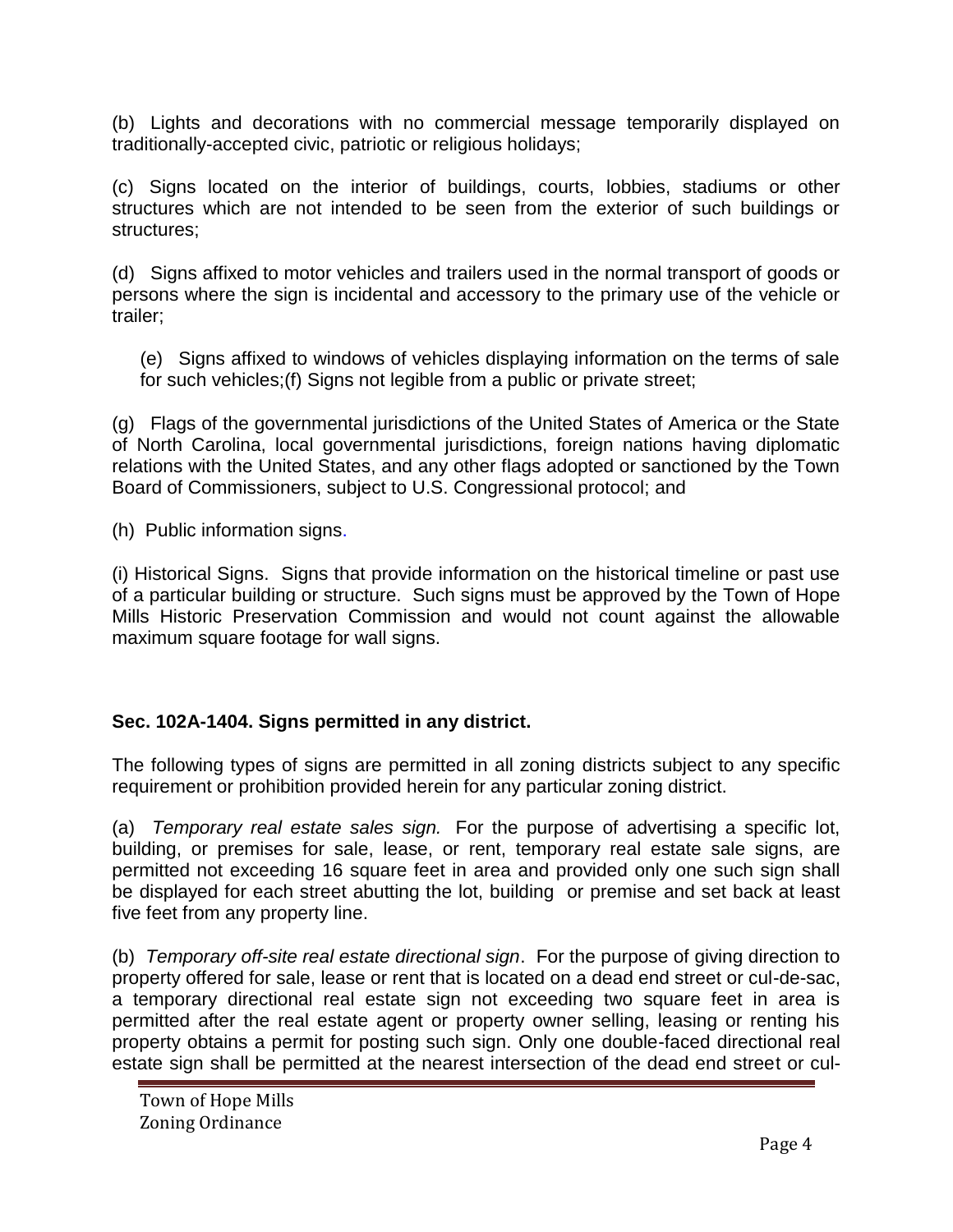de-sac with a through street and such sign shall be set back at least five feet from the street right-of-way. The permit shall specify the address of the real estate offered for sale, lease or rent and shall expire 30 days after the date the permit is issued. A permit may be renewed for an additional 30 days at the discretion of the Chief Building Inspector provided that the renewal request is received by the Chief Building Inspector prior to the expiration of the initial permit and that the permit shall be renewed only once. Failure to obtain a permit prior to posting a directional real estate sign or failure to remove such sign as specified on the permit may be grounds for the denial of a permit or future permits under this provision. Signs permitted under this provision shall be subject to all other applicable provisions of this ordinance.

(c) *Temporary signs advertising real estate subdivisions.* For the purpose of advertising real estate subdivisions for which a plat has been officially approved and recorded, one sign is permitted at each main entrance to the development named on the sign, such sign not to exceed 32 square feet in area.

(d) *Temporary signs pertaining to construction.* For the purpose of identifying the firm or company involved in construction taking place on the lot, temporary signs are permitted for the duration of such construction, limited to one sign for each firm, company, or use, not exceeding 20 square feet for each sign and set back at least five feet from any property line.

(e) *Traffic control signs.* Signs which only regulate traffic on private property are permitted.

(f) *Transportation facilities signs.* For the purpose of identifying public transportation facilities, signs are permitted provided that such signs shall not contain advertising or related messages.

(g) *Special information signs.* For the purpose of giving directions and information, onsite signs pertaining to special uses where not otherwise permitted, and off-premises signs may be approved by the Board of Adjustment subject to a special use permit specifying the size, location, lighting, materials to be used, design, and display in accordance with Section 102A-1706. Such signs shall be limited to those which are necessary to inform the public as to location and information concerning facilities, institutions, business districts, fraternal orders and service clubs, or such other activity as the Board of Adjustment may judge to be beneficial to the total community.

(h) *Temporary non-commercial signs.* Temporary non-commercial signs may be permitted in any district on private property subject to the following conditions:

(1) No temporary non-commercial sign shall exceed 32 square feet in area and no freestanding sign shall exceed eight feet in height.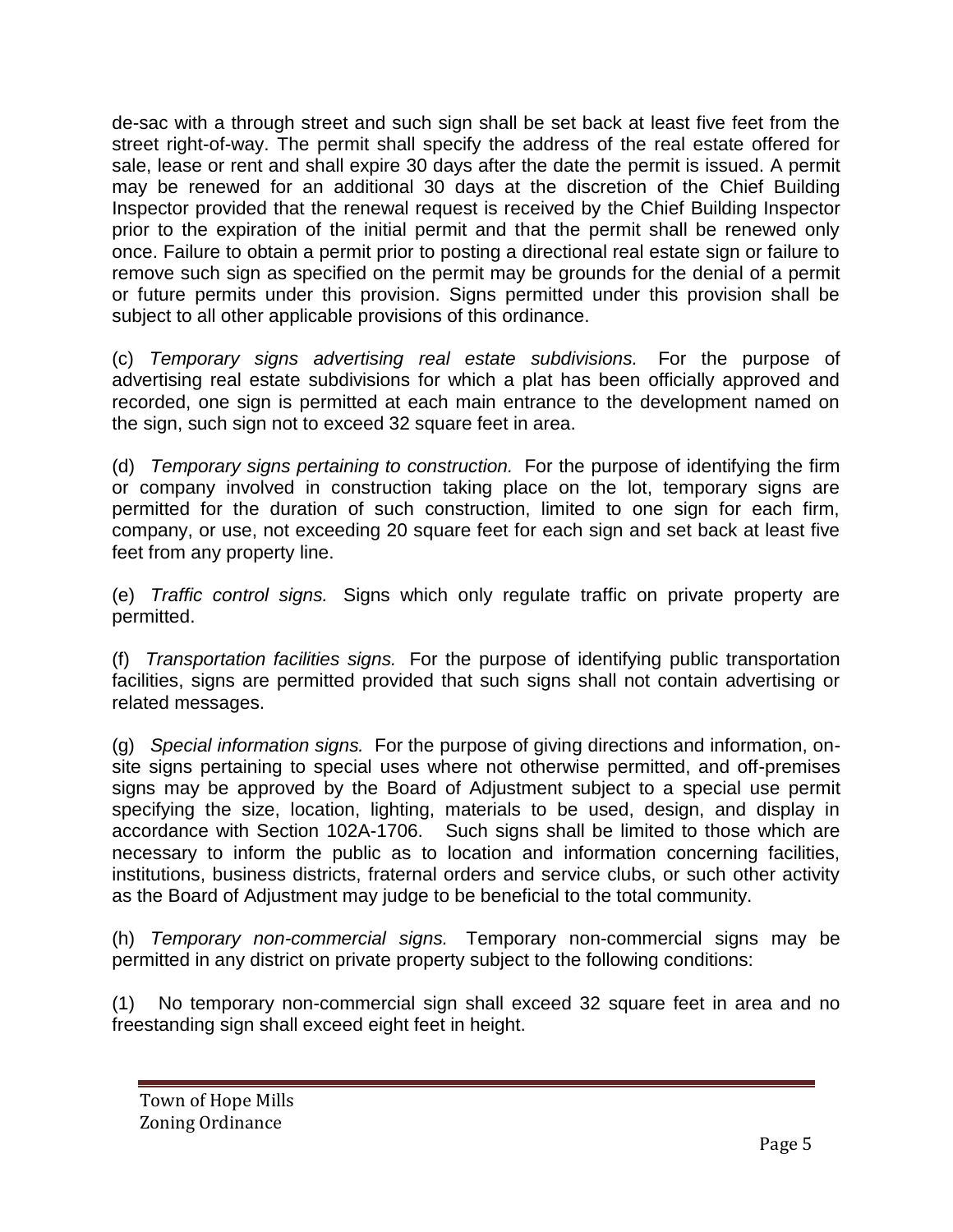(2) Nothing in this provision shall be construed to authorize the posting of temporary signs upon trees, utility poles, traffic-control or street name signposts, lights or devices, or in any place or manner prohibited by the provisions of Section 102A-1408 or other provision of this ordinance.

(3) Temporary non-commercial signs shall not be erected on Town owned or other public property except as authorized by sub-section (4) below.

(4) Temporary non-commercial signs erected on Election Day at officially designated polling places other than those polling places designated as "One Stop Voting" polling places are permitted no sooner than 5pm on the day before the election provided the signs are located in accordance with regulations of the Board of Elections and must be removed within 24 hours of the closes of the election. Signs at designated polling places are permitted to be erected no sooner than 5pm on the day before. For the "One Stop Voting" polling places, temporary non-commercial signs are permitted during the entire voting period and shall be removed within 24 hours of the close of the election for which the sign purports to advertise.

(5) All temporary non-commercial signs shall be located no closer than 3 feet from edge of pavement of any right-of-way.

*(i) Temporary sign; failure to comply.* If the Chief Building Inspector shall find that any temporary sign as authorized by this section, is in violation of this section, the Chief Building Inspector, or the inspector's designee, shall give written notice of such violation to the owner of the sign. If, upon receipt of same notice, the owner of such sign fails to remove or alter the sign so as to comply with the required standards within ten days of said notice, such sign may be removed by the Chief Building Inspector, or the inspector's designee, at the expense of the owner of the sign. The Chief Building Inspector may cause any sign or other advertising structure, including any sign located within the right-of-way, or which creates an immediate risk of peril to persons or property to be promptly removed, without notice.

(j) *Special gate signs.* A permanent sign is permitted as an integral part of a gate or entrance structure which identifies a subdivision, group development or other special development approved under the provisions of this ordinance or Chapter 86, estate, farm, or other residential entity, provided there are not more than two signs for each main entrance, with a total sign area for each such entrance not to exceed 32 square feet. Under this provision, if such a special gate sign is utilized no other main entrance identification sign is permitted.

(k) *Temporary banners.* Temporary banners and flag signs may be permitted in any district subject to the following conditions:

(1) Signs are directly tied to the advertising of the grand opening of a new business or development.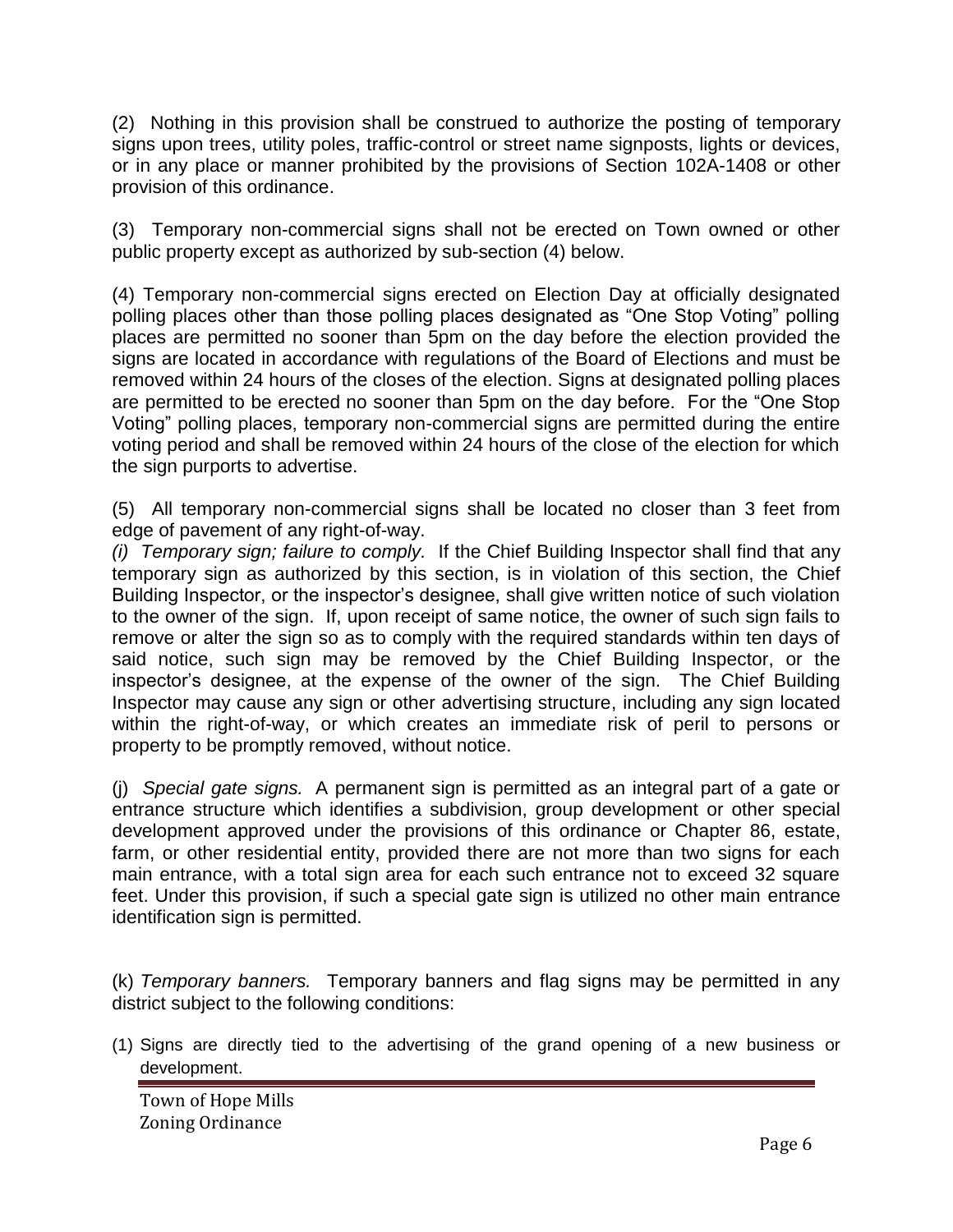(2) Signs are permitted for a period not exceeding 90 days.

*(l) Sandwich board signs*. Sandwich board signs are permitted subject to the following conditions:

- (1) Signs are only permitted in front of business to inform the general public of key information tied to the operation of the business.
- (2) Signs are only permitted during business hours.

## **Sec. 102A-1405. General site and sign specifications.**

(a) *Zoning permit required***.** No sign requiring a permit shall hereafter be erected or attached to, suspended from or supported on a structure nor shall any existing sign be enlarged, replaced, or relocated until a zoning permit has been issued by the Chief Building Inspector.

(b) *Measurement of sign area***.** The measurable area of the sign mounted on a board or within a frame box shall be the area of the board, frame or box. The measurable area of a sign mounted directly on the wall of a building shall be the area within the outline of the actual shape of the sign. For individual letters or logos mounted on the wall of a building, the sum of the areas of each letter, measured from the exterior edges of the letter is the measurable sign area. Signs that employ moving or extending parts shall be measured when moved or extended to form the largest possible silhouette. The total sign area for a double-faced or "V" type sign shall be measured on the largest face of the sign; however, advertising matter may be posted on both sides of such permitted signs, provided that any "V" type sign with a "V" angle of greater than 45 degrees shall be subject to measurement of sign area on both sides. Sign area does not include support structures unless the coloration, lighting, etc. is designed to attract attention.

(c) *Freestanding sign location – all districts (excluding billboards)*. Freestanding signs shall be set back from the existing road right-of-way (normally the front property line) or proposed future road right-of-way, whichever is the greater distance, according to the tables below. Freestanding signs shall be set back from all other property lines a minimum distance of five feet. In no instance shall a sign between the heights of three and 20 feet be permitted within 20 feet of the right-of-way line at the intersection of two streets. Freestanding signs may be placed on the same or separate support structures.

*(1) Ground signs*. Maximum height is 20 feet unless otherwise allowed in *Section 102A-1407 (billboards)*, For the purposes of this ordinance, ground signs will be regulated by setback and height for stand alone commercial properties and properties with multiple commercial tenants separately. The following table establishes the minimum setback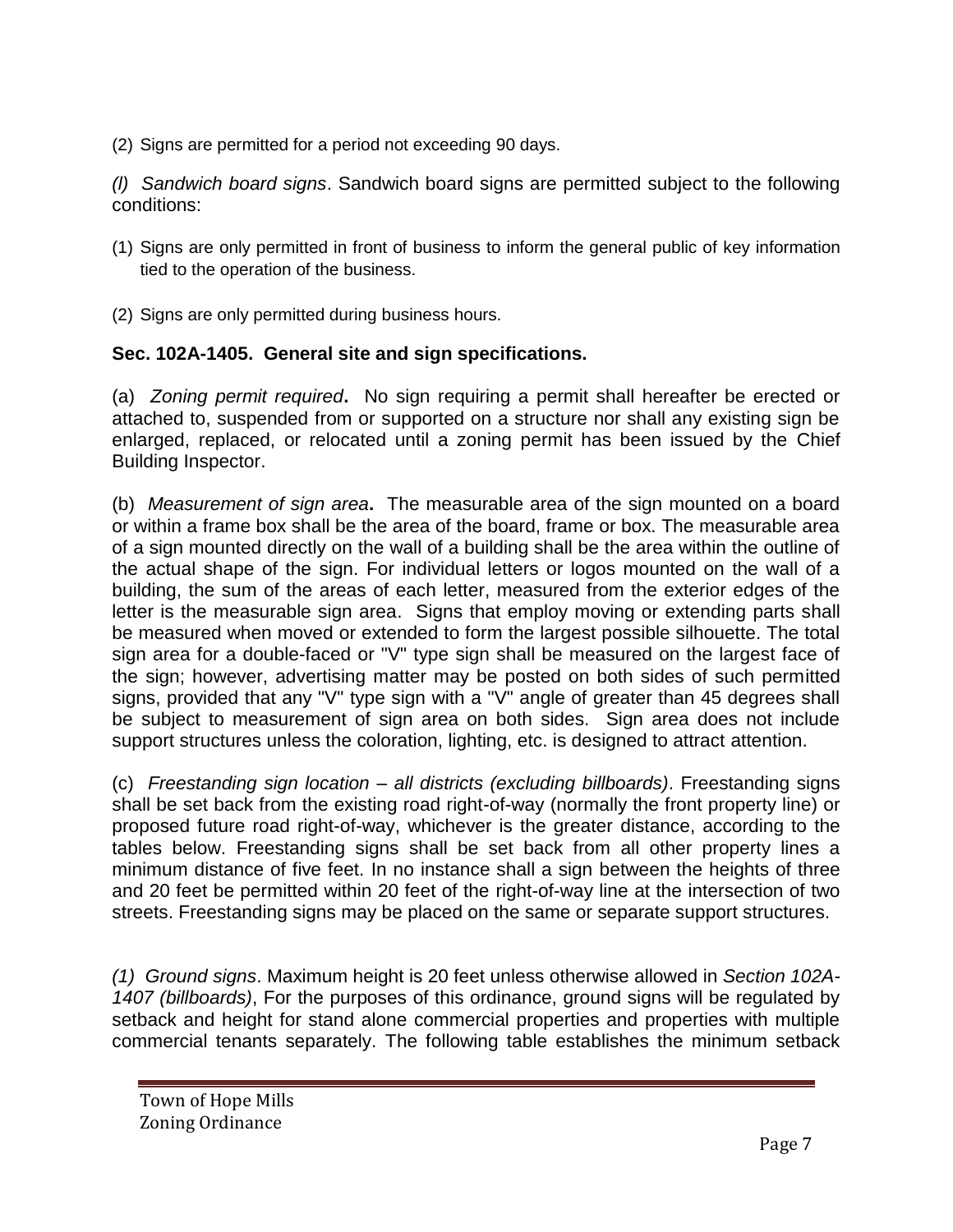requirements for ground signs provided that all other requirements of this article are complied with:

Ground/monument signs permitted on stand alone properties with one tenant/occupant: Maximum Height is 10 feet.

| Sign Height                           | Minimum Setback from R/W Line |
|---------------------------------------|-------------------------------|
| $\overline{0}$ -5 feet                | 5 feet                        |
| Greater than 5 feet and up to 10 feet | 10 feet                       |

Ground/monument signs permitted on properties with multiple tenants/occupants: Maximum height is 20 feet.

| Sign Height                            | Minimum Setback from R/W Line |
|----------------------------------------|-------------------------------|
| $0-5$ feet                             | 5 feet                        |
| Greater than 5 feet and up to 10 feet  | 10 feet                       |
| Greater than 10 feet and up to 15 feet | 15 feet                       |
| Greater than 15 feet and up to 20 feet | 20 feet                       |

(2) *Pole Signs.* Pole signs, in addition to all other requirements of this article, shall be setback a minimum of five feet from the existing or proposed right of way line provided that no portion of the sign projects any closer than two feet, measured in horizontal distance from the proposed or existing right-of-way line. Also, pole signs shall maintain a minimum clearance of nine feet over any pedestrian areas and 14 feet over any vehicular paths. Pole signs shall not exceed a maximum height of 30 feet unless specifically otherwise allowed within this article. The following table establishes the maximum height and minimum setback requirements for pole signs provided that all other requirements of this article are complied with:

| Sign Height                            | Minimum Setback from R/W Line |
|----------------------------------------|-------------------------------|
| $0-15$ feet                            | 5 feet                        |
| Greater than 15 feet and up to 30 feet | 10 feet                       |

(d) *Maintenance and appearance*. All signs together with braces, guys, and supports shall at all times be maintained in a safe condition and kept in good repair, free from excessive rust, corrosion, peeling paint, or other surface deterioration. To ensure that all signs are maintained in an attractive and safe manner, the following requirements are proposed for all signs visible from any public or private street or right-of-way:

(1) A sign shall not stand with bent or broken sign facing, with broken supports or more than 20 gedrees vertical for a period not to exceed 30 consecutive days. Once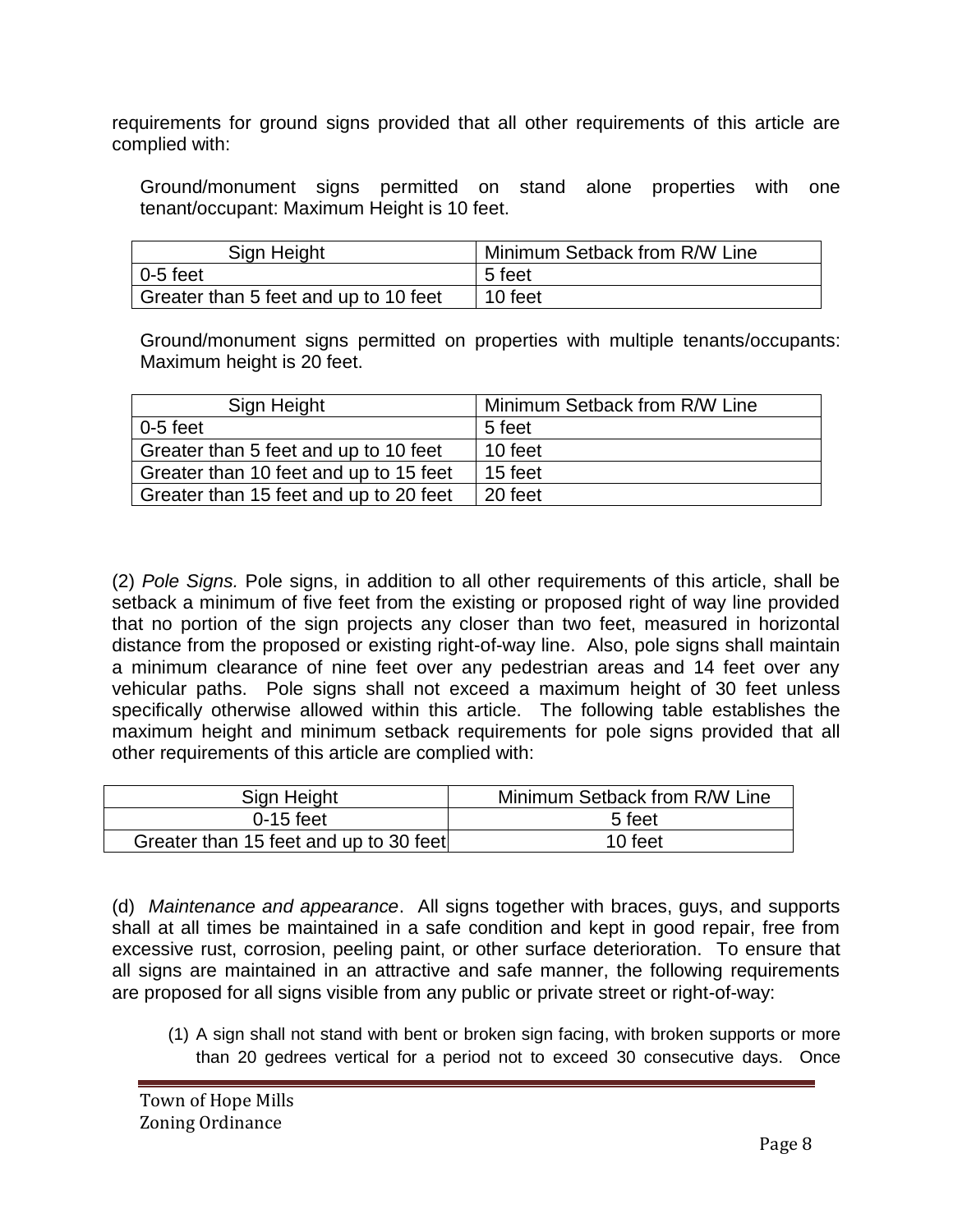notified through the issuance of a code violation, said sign must be corrected within 6 months.

- (2) A sign shall not be obstructed by weeds or vegetation for more than 30 consecutive days (unless such vegetation is incorporated as a landscape element.
- (3) Disfigured, ripped, peeling, or cracked signs shall not be permitted for more than 30 consecutive days. Once notified through the issuance of a code violation, said sign must be corrected within 6 months.
- (4) All signs shall be constructed by a professional sign company.

(e) *Signs facing residential districts*. Illuminated signs shall be so placed as not to be a nuisance to residents of neighboring residential property.

(f) *On-site interference*. The location and structural design of freestanding signs shall be such as to not interfere with the safe and efficient use of off-street parking and loading areas including aisle ways and access driveways.

(g) *Unsafe and unlawful signs*. If the Chief Building Inspector shall find that any sign is unsafe or is a menace to the public or has been constructed, erected or is being maintained in violation of this ordinance, the inspector shall give written notice of such violation to the owner of the sign or the owner of the property where the sign is located. If the owner of the sign, or the property owner, fails to remove or alter the structure so as to comply with the required standards within 30 days after such notice, such sign may be removed or altered to comply by the inspector at the expense of the owner of the sign or the property owner. The Chief Building Inspector may cause any sign or other advertising structure which is an immediate peril to persons or property to be promptly removed by the sign owner or the property owner. Once a sign has been removed by Town Staff as a result of the notification of violation of this ordinance, any additional illegal sign erected by the same business entity or person(s) shall be considered a Class 3 misdemeanor and shall be subject to a civil penalty of \$500 as authorized by G.S. 14-4. Each day's continuing violation shall be considered a separate and distinct offense.

(h) *Cessation of purpose and removal*. Any sign now or hereafter existing which no longer advertises any bona fide business conducted, or a product sold, shall be taken down and removed by the owner, agent, or person having the beneficial use of the building or land or structure upon which such sign may be found. Such sign shall be removed within 30 days after written notification from the Chief Building Inspector except that temporary activities sign posting shall be removed by the permittee within seven days following the date of termination of such events. Upon failure to comply with any notice within the time specified the zoning inspector is authorized to cause removal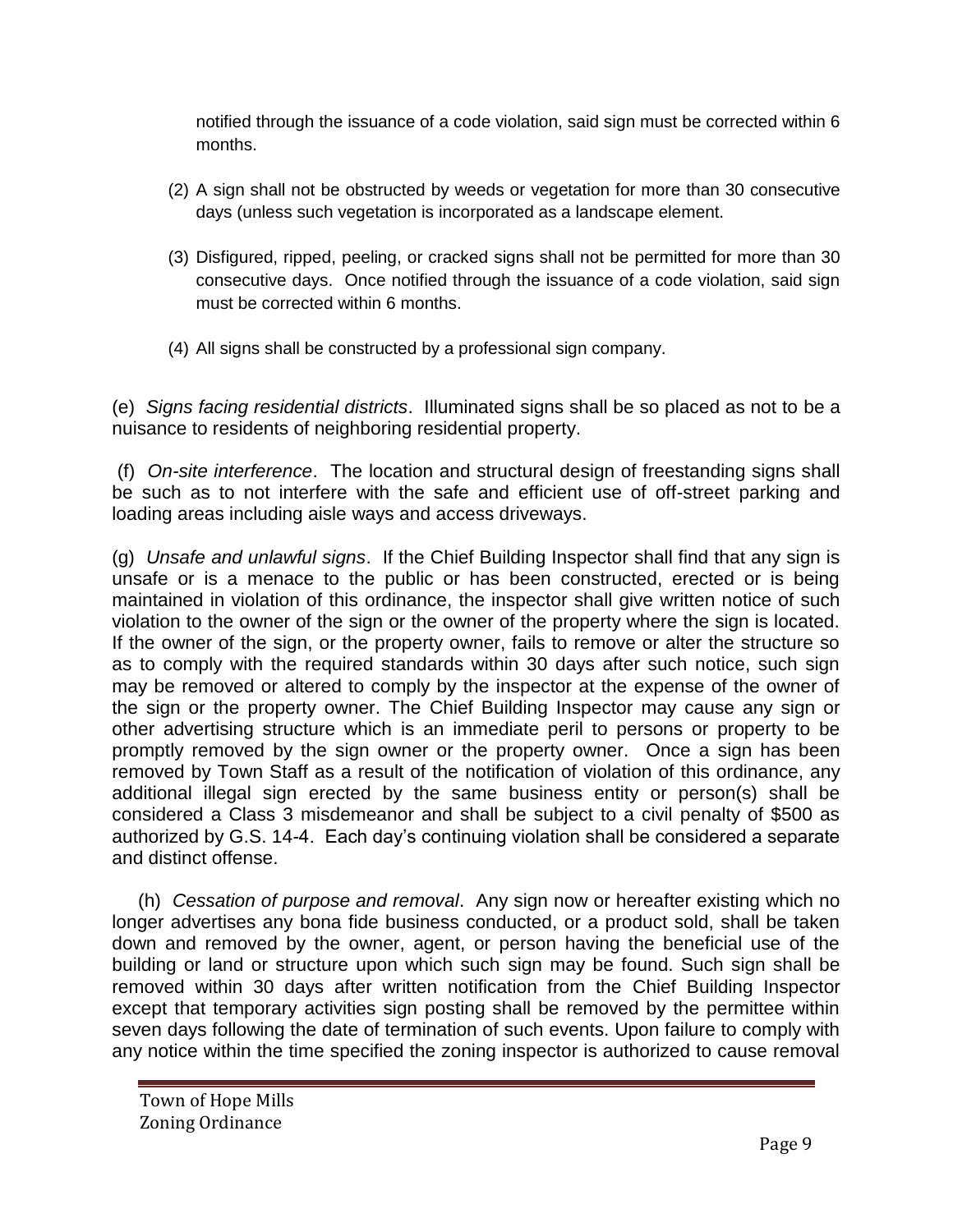of such sign, and any expense incident thereto shall be paid by the owner of the sign or the property owner of the land on which the sign is located.

(i) *Signs permitted in conjunction with legal nonconforming uses*. Any legal nonconforming use in any district may maintain such business signs as would be allowed for such use in the most restrictive district in which the use would be permitted, or such signs as are existing at the time the use becomes nonconforming, whichever is the most restrictive with regard to sign size.

## **Sec. 102A-1406. Signs permitted by district.**

In addition to the aforementioned signs the following are also permitted:

(a) *Residential and conservancy districts.*

(1) *Dwelling identification sign.* One identification sign not exceeding two square feet in area is permitted for each residential dwelling unit. For one- and two-family dwelling units identification signs shall be at least five feet from any street or property line. For multi-family dwelling units, identification signs shall be mounted flat to the main wall of the building. Identification signs may be illuminated but non-flashing and motionless.

(2) *Large scale residential development signs.* A permanent sign is permitted as an integral part of an entrance structure which identifies a subdivision, group development or other special development, estate, farm or other residential entity, provided there are not more than two signs for each main entrance, with a total sign area for each such entrance not to exceed 32 square feet in area. Such signs may be lighted, but nonflashing and motionless and located according to the criteria in Section 102A-1405, but not less than five feet from any street right-of-way line.

(3) *Agricultural product signs.* In the zoning districts that allow agriculture or rural farm use, signs advertising agricultural products produced on the premises are permitted, provided there are no more than two such signs, each of which shall not exceed 12 square feet in area. In any instance where the products sold are seasonal or temporary, such signs shall be removed within 30 days of cessation of the activity advertised. This section shall not apply to any property exempt under the bona fide farm provisions of Section 102A-109.

(4) *Institutional, commercial and industrial signs located in residential and conservancy districts.* Any institutional, commercial or industrial use, which is a permitted, special or conditional use in a residential or conservancy district, may erect and maintain signs as follows:

a. For the construction of ground signs in this district, stand alone properties with one tenant/occupant are allowed one freestanding ground sign not to exceed 35 square feet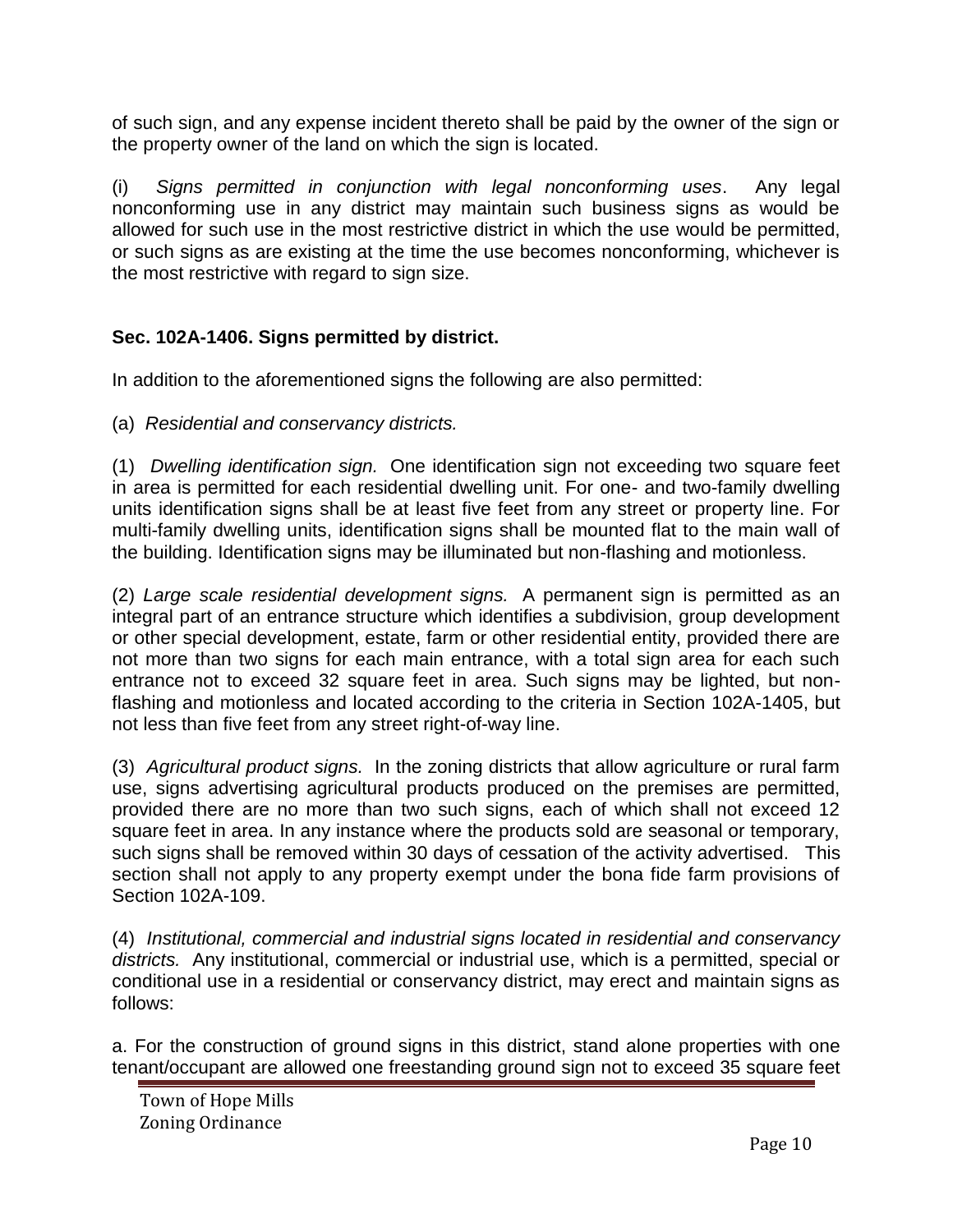in area shall be permitted. For ground signs on sites with more than one tenant, one freestanding ground sign not to exceed 50 square feet in area shall be permitted. If more than one principal use is conducted on the same site, or in the same building, each additional principal use shall be permitted one freestanding ground sign not to exceed 35 square feet in area. For the construction of pole signs in this district, one free standing pole sign is permitted not to exceed 100 square feet in area. If more than one principal use is conducted on the same site, or in the same building, each additional principal use shall be permitted one free standing pole sign not to exceed 50 square feet in area. Nothing in this provision shall be construed to authorize both a ground sign and a pole sign on the same property, unless otherwise permitted for multiple signs.

b. Freestanding signs shall be located in accordance with the criteria found in Section 102A-1405.

c. Attached signs for all principal uses on the site shall not exceed 50 square feet in area. If there is more than one principal use, the property owner will determine the allocation of attached sign area.

- (b) *Professional, commercial and industrial districts*.
- (1) Signs for uses permitted in the O&I(P) district shall be regulated as follows:

a. For the construction of ground signs in this district, stand alone properties with one tenant/occupant, one freestanding ground sign not to exceed 25 square feet in area shall be permitted. For sites with more than one tenant, one freestanding ground sign not to exceed 35 square feet in area will be allowed per building. For the construction of pole signs in this district, one free standing pole sign not to exceed 50 square feet in area will be allowed per building. Nothing in this provision shall be construed to authorize both a ground sign and a pole sign on the same property, unless otherwise permitted for multiple signs. Freestanding signs shall be located in accordance with the criteria found in Section 102A-1405.

b. One attached sign not to exceed 20 square feet in area will be allowed per building. Attached signs may be placed on any side of the building.

(2) *C1(P) planned local business district*. Signs in the C1(P) district shall be regulated as follows:

a. For the construction of ground signs in this district, stand alone properties with one tenant/occupant, one freestanding ground sign not to exceed 50 square feet in area shall be permitted. One freestanding ground sign not exceeding 75 square feet in area is allowed for sites with more than one occupant but a maximum of five occupants. Sites with more than five occupants may have an additional 10 square feet maximum area for each occupant over five, with a total maximum freestanding ground sign area not to exceed 150 square feet. For the construction of pole signs in this district, one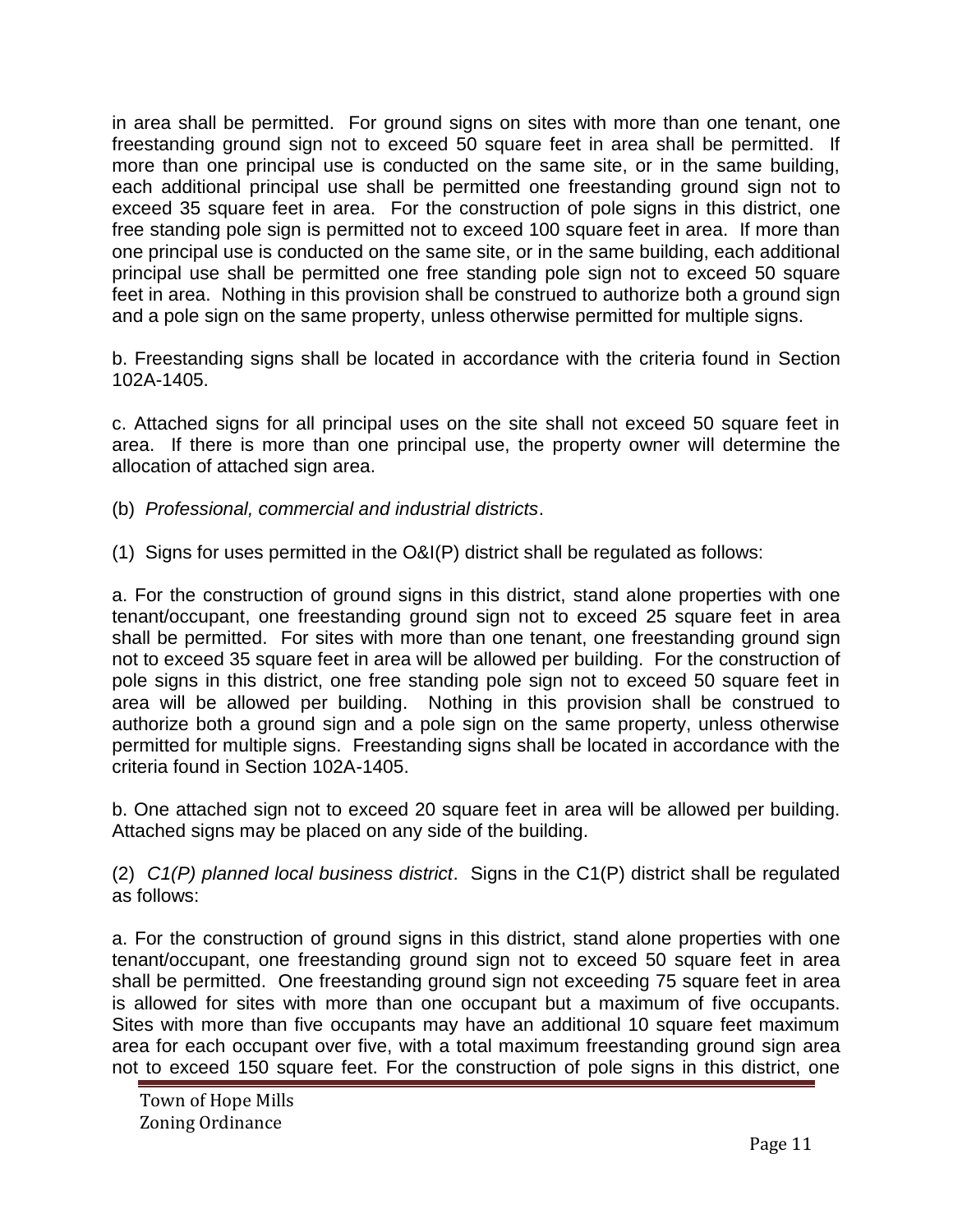freestanding pole sign not exceeding 100 square feet in area is allowed for sites with a maximum of five occupants. Sites with more than five occupants may have an additional 10 square feet maximum pole sign area for each occupant over five, with a total maximum freestanding pole sign area not to exceed 200 square feet. Nothing in this provision shall be construed to authorize both a ground sign and a pole sign on the same property, unless otherwise permitted for multiple signs. Freestanding signs shall be located in accordance with the criteria found in Section 102A-1405.

b. One attached sign per occupant is allowed. Attached signs shall not exceed one square foot in area for each front foot of structure the occupant occupies. Attached signs may be placed on any side of the building.

(3) *C2(P) planned retail and service district and C(P) planned commercial district*. Except for billboards (off-premises) signs which are regulated by Section 102A-1407, signs in the C2(P) and C(P) districts shall be regulated as follows:

a. For the construction of ground signs in this district, on stand alone properties with one tenant/occupant, one freestanding ground sign not to exceed 50 square feet in area shall be permitted. Sites with no more than two occupants may have one freestanding ground sign. This sign shall have a maximum size of 75 square feet in area. Sites with more than two occupants but less than ten occupants may have two freestanding ground signs. Each sign shall have a maximum size of 75 square feet in area. Sites with more than ten occupants may have two freestanding ground signs, each with a maximum size of 75 square feet in area; or one freestanding ground sign with a maximum size of 150 square feet in area. Sites with more than ten occupants may have an additional ten square feet of freestanding ground sign area for each occupant over ten, with a total maximum freestanding ground sign area not to exceed 250 square feet. On corner lots, one additional freestanding ground sign is allowed on the side street frontage, not to exceed 75 square feet in area. For the construction of pole signs in this district, sites with no more than two occupants may have one freestanding pole sign. This sign shall have a maximum size of 100 square feet in area. Sites with more than two occupants but less than ten occupants may have two freestanding pole signs. Each pole sign shall have a maximum size of 100 square feet in area. Sites with more than ten occupants may have two freestanding pole signs, each with a maximum size of 100 square feet in area; or one free standing pole sign with a maximum size of 200 square feet in area. Sites with more than ten occupants may have an additional ten square feet of freestanding pole sign area for each occupant over ten, with a maximum freestanding pole sign aea not to exceed 400 square feet. On corner lots, one additional freestanding pole sign is allowed on the side stret frontage not to exceed 100 square feet in area. Nothing in this provision shall be construed to authorize both a ground sign and a pole sign on the same property, unless otherwise permitted for multiple signs. Freestanding signs shall be located in accordance with the criteria found in Section 102A-1405.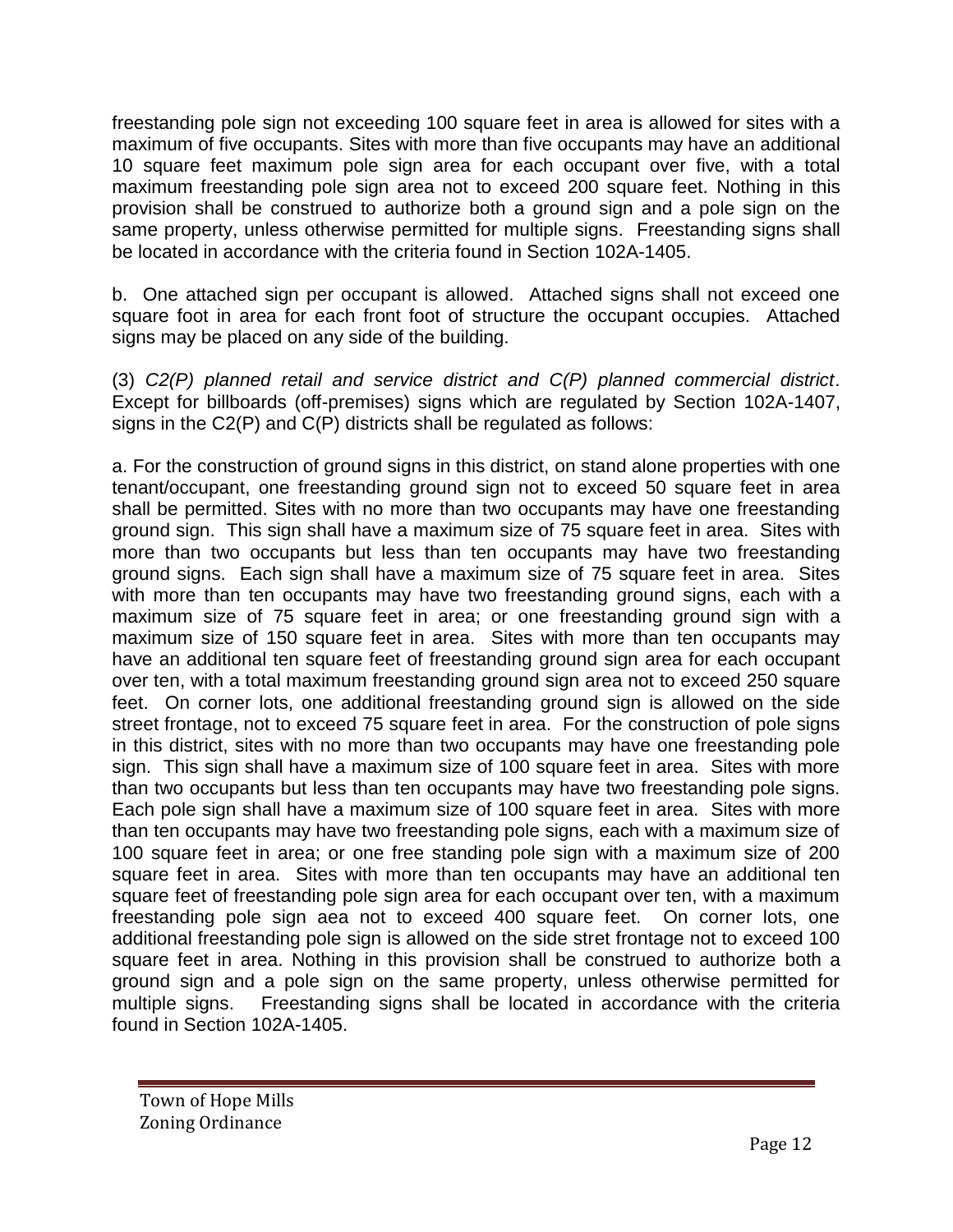b. One attached sign is allowed per occupant, not to exceed two square feet in area for each front foot of structure that the occupant occupies. In the event a strip shopping center is designed in such a manner that the end unit or end units front the right-of-way and the store front faces an internal parking lot, the end unit or end units may place one additional attached sign on the side facing the right-of-way, provided that the overall combined square footage of the attached signs do not exceed two square feet in area for each front foot of the structure that the occupant occupies. On sites where a canopy exceeds the building size, the canopy size may be used to determine the permitted attached sign area. Attached signs may be placed on any side of the building.

(4) M1(P) planned light industrial district. Signs in the M1(P) district shall follow the same dimensional and setback criteria as for signs being located in the C(P) planned commercial district.

(5) M(P) planned industrial district. Except for billboards (off-premises signs) which are regulated by Section 102A-1407, signs in the M(P) district shall be regulated as follows:

a. For the construction of ground signs in this district, one freestanding ground sign is allowed at each main entrance to the site. The total entrance ground signage shall not exceed a maximum sign area of 250 square feet with each individual entrance ground sign not exceeding a maximum sign area of 150 square feet. On corner lots, one additional freestanding ground sign is allowed on the side street frontage, not to exceed 50 square feet in area. For the construction of pole signs in this district, one freestanding pole sign is allowed at each entrance to the site. The total entrance pole signage shall not exceed a maximum sign area of 500 square feet with each individual entrance sign not exceeding a maximum pole sign area of 300 square feet. On corner lots, one additional freestanding pole sign is allowed on the side street frontage, not to exceed 100 square feet in area. Nothing in this provision shall be construed to authorize both a ground sign and a pole sign on the same property, unless otherwise permitted for multiple signs. Freestanding signs shall be located in accordance with the criteria found in Section 120A-1405.

b. One attached sign is allowed per occupant, not to exceed two square feet in area for each front foot of structure that the occupant occupies. On sites where a canopy exceeds the building size, the canopy size may be used to determine the permitted attached sign area. Attached signs may be placed on any side of the building.

## **Sec. 102A-1407. Billboards (off-premises signs).**

In addition to other applicable standards contained within this article, the following provisions shall apply to all billboards:

a. *General provisions*.

Town of Hope Mills Zoning Ordinance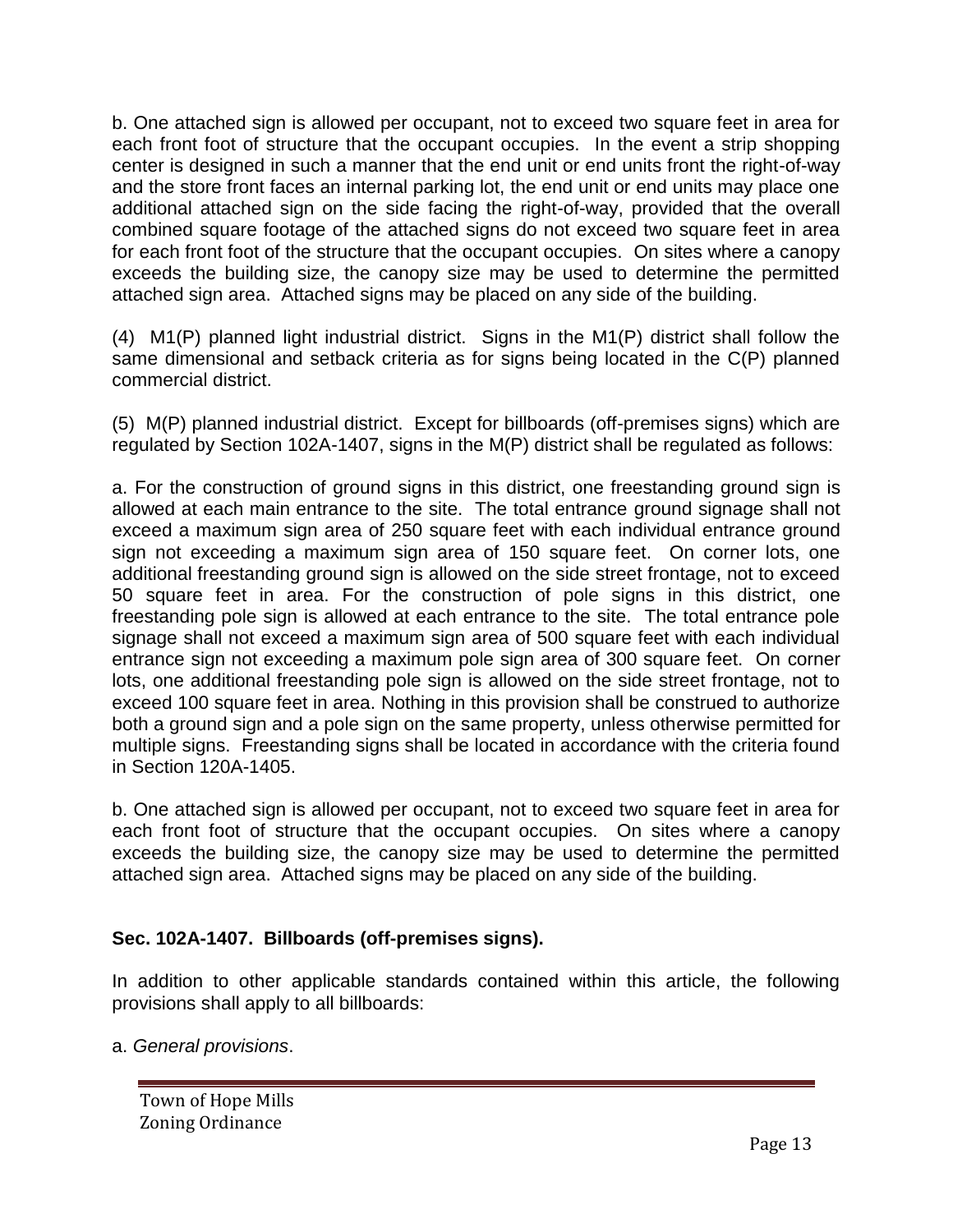1. Billboards shall be allowed only within 1,500 feet from the right-of-way of freeways.

2. Billboards shall not face or be oriented toward any adjoining or abutting residentiallyzoned or residentially-used property and shall not be located within 200 feet of a residential zoning district boundary line;

3. Billboards shall not exceed a sign height of 35 feet;

4. All billboards are considered as a principal use of property and not accessory and shall be allowed in the C(P) planned commercial district, upon approval of a special use permit (Section 102A-1706), and M(P) as a permitted use, provided that the dimensional criteria outlined below is complied with.

5. All Federal, State, and other local regulations shall be complied with.

b. *Dimensional criteria by district*.

1. *C(P) planned commercial districts*. Billboards constructed and located in this zoning district shall have a maximum sign area of 500 square feet and shall be located at least 50 feet from a street right-of-way line; five feet from any property line not a right-of-way line; 50 feet from any other freestanding sign, building or structure on the same lot; and be a minimum of 500 feet from another billboard.

2. *M(P) planned industrial district*. Billboards constructed and located in this zoning district shall have a maximum sign area of 700 square feet and shall be located at least 50 feet from a street right-of-way line; five feet from a property line, not a of-way line; 50 feet from any other freestanding sign, building or structure on the same lot; and be a minimum of 500 feet from another billboard.

# **Sec. 102A-1408. Signs prohibited.**

Erection or maintenance of signs having any of the following characteristics is prohibited:

a. *Signs not to constitute traffic hazards*. No sign or advertising structure shall be erected or maintained at the intersection of any street or road so as to obstruct free and clear vision; or at any location where, by reason of the position, illumination, shape or color, it may impair, obstruct the view or be confused with any authorized traffic sign, signal or device; or that makes use of the words "stop," "look," "drive-in," "danger" or any other word, phrase, symbol or character in such manner as to interfere with, mislead or confuse traffic. In any case, signs shall be prohibited within 20 feet of a street intersection measured to the intersection of the two nearest street lines.

b. *Signs erected on public streets*.

Town of Hope Mills Zoning Ordinance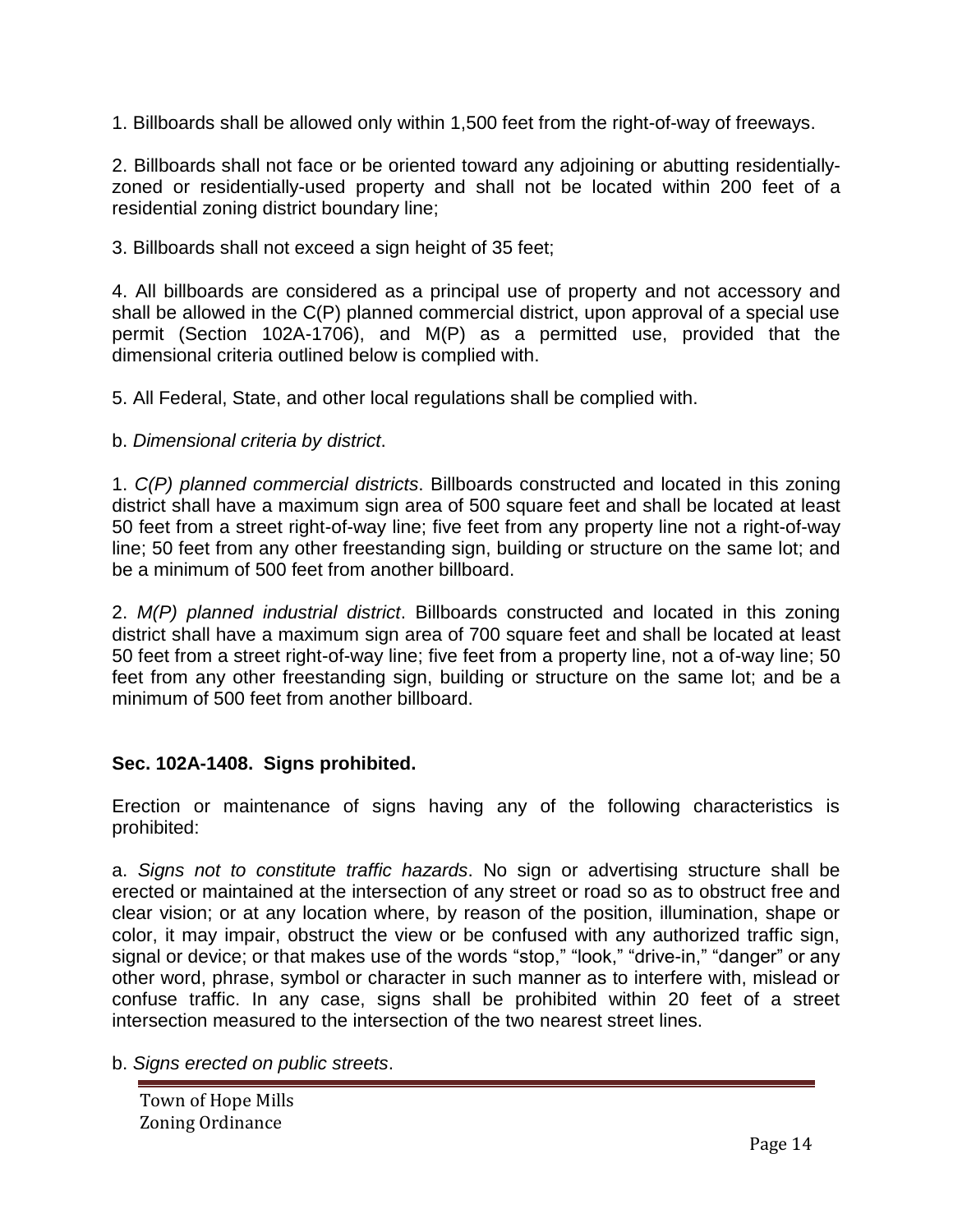1. No sign shall be erected or maintained within any public street right-of-way nor be allowed to extend into any public street.

2. This section shall not apply to public signs necessary in the performance of a governmental function or required to be posted by law.

3. This section shall not apply to large scale residential signs approved by the Board of Commissioners pursuant to this subsection.

 (a) The Board of Commissioners may, but is not required to, approve the location of up to two such signs per subdivision entrance, provided that the Board makes the following findings of fact:

(1) The primary or final plat for the subdivision in which the sign(s) will be located was approved prior to the effective date of this ordinance;

(2) The sign(s) will be located upon a public right-of-way median(s) that is owned, maintained or otherwise controlled by the Town;

(3) The sign(s) will comply with the requirements of Sec.  $102A-1406(a)(2)$ ;

(4) The propose sign location(s) is [are] outside the line of sight for vehicles on the road; and

(5) The proposed sign location(s) will not otherwise impair the safety of the general travelling public.

(b) Signs approved pursuant to this subsection shall comply, to the extent reasonably possible, with all setback requirements for public rights-of-way and other applicable setbacks.

(c) Unless other arrangements are made by the Board of Commissioners, any sign approved pursuant to this subdivision shall be maintained in good condition by the person, persons, or entity requesting the sign, or their successors or assigns. The town may at any time, with or without notice, remove signs approved pursuant to this subdivision that are not adequately maintained or are allowed to deteriorate.

c. *Object or device attached to items for sale.* Any object or device made of any material that is displayed, affixed, attached, in any manner on items that are intended for sale, including, but not limited to, banners, official or unofficial flags, pennants, balloons, and streamers.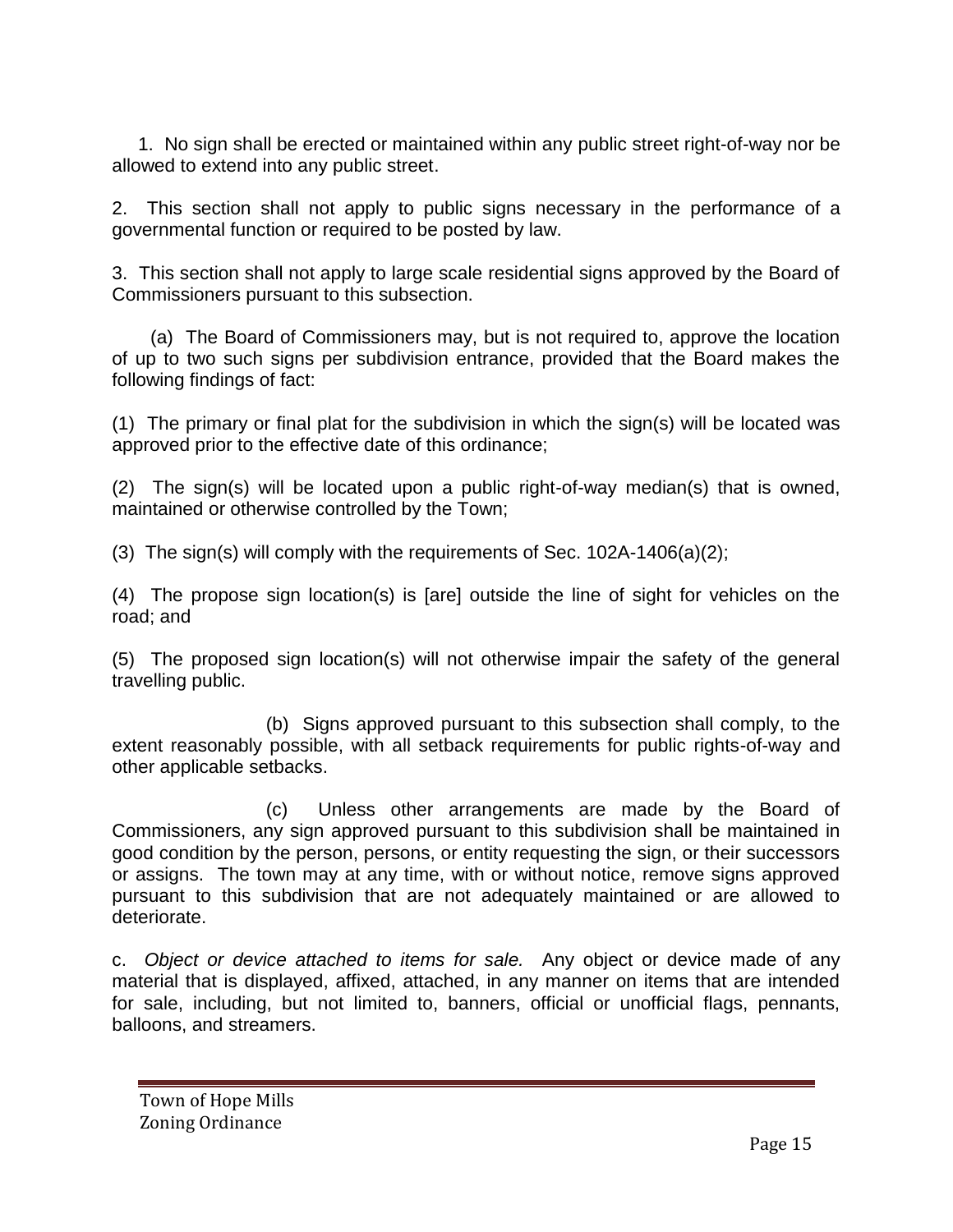d. *Obstruction of ingress or egress of building*. No sign shall be erected or maintained that obstructs ingress and/or egress to or from any window, door, fire escape, stairway, ladder or opening intended to provide light, air, ingress or egress to or from any room or building as required by law.

e. *Obscene matter prohibited*. No sign shall be erected or maintained which bears or contains statements, words or pictures of an obscene character.

f. *Signs on private property; consent required*. No sign may be erected by any person on the private property of another person without first obtaining the verbal or written consent of such owner.

g. *Portable signs*. Portable signs as defined in Section 102A-1402. Prohibited unless otherwise allowed in Section 102A-1404.

h. *Flashing signs*. Flashing signs as defined in Section 102A-1402.

i. Any sign attached to or painted on utility poles, telephone poles, trees, parking meters, bridges, and overpasses are prohibited.

j.